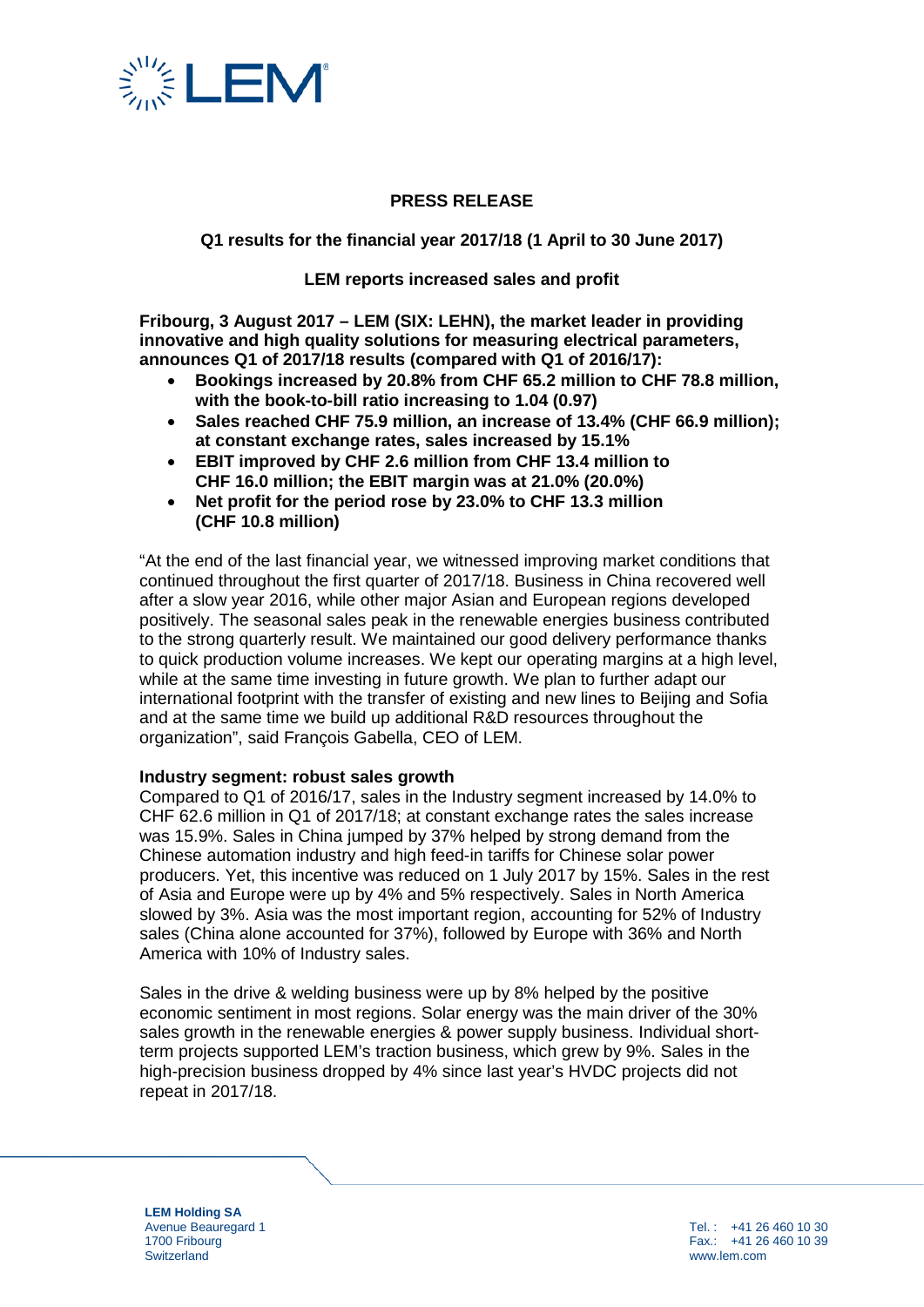

The EBIT margin of the Industry segment improved to 21.3% compared with 19.4% in Q1 of 2016/17.

#### **Automotive segment: China setting the pace in green cars**

In Q1 of 2017/18, sales in the Automotive segment totaled CHF 13.3 million, representing an increase of 10.9% on Q1 of 2016/17. At constant exchange rates, sales grew by 11.5%. Sales growth reached 30% in China and 24% in the rest of Asia. Sales in Europe and North America decreased by 13% and 2% respectively.

The green cars business continued on its growth path with strongest growth in China and other Asian markets. The high number of new hybrid-electric or electric car projects being launched points to a strong commitment to green cars from automakers around the world. LEM's green cars business grew by 44%. As expected, the conventional cars business slowed in all regions; sales decreased by 6%.

The EBIT of the Automotive segment reached CHF 2.7 million, down 3.8% on Q1 of 2016/17. The EBIT margin was 20.0%, compared with 23.0% one year ago.

#### **Financial calendar**

*The financial year runs from 1 April to 31 March*

| Half-year results 2017/18                           |
|-----------------------------------------------------|
| Third quarter results 2017/18                       |
| Year-end results 2017/18                            |
| Annual General Meeting of Shareholders for the year |
| 2017/18                                             |
| Dividend ex-date                                    |
| Dividend payment date                               |
|                                                     |

## **LEM – At the heart of power electronics**

LEM is the market leader in providing innovative and high quality solutions for measuring electrical parameters. Its core products - current and voltage transducers are used in a broad range of applications in drives & welding, renewable energies & power supplies, traction, high precision, conventional and green cars businesses. LEM's strategy is to exploit the intrinsic strengths of its core business, and to develop opportunities in existing and new markets with new applications. LEM is a mid-size, global company with approximately 1'480 employees worldwide. It has production plants in Beijing (China), Geneva (Switzerland), Sofia (Bulgaria) and Tokyo (Japan), and a dedicated R&D Center in Lyon (France). With regional sales offices near its customers' locations, the Company is able to offer a seamless service around the globe. LEM has been listed on the SIX Swiss Exchange since 1986; the company's ticker symbol is LEHN.

[www.lem.com](http://www.lem.com/)

#### **For further information please contact**

Andrea Borla (CFO) Phone: +41 22 706 1250 Email: [investor@lem.com](mailto:investor@lem.com)

**LEM Holding SA** Avenue Beauregard 1 1700 Fribourg **Switzerland** 

Tel. : +41 26 460 10 30 Fax.: +41 26 460 10 39 www.lem.com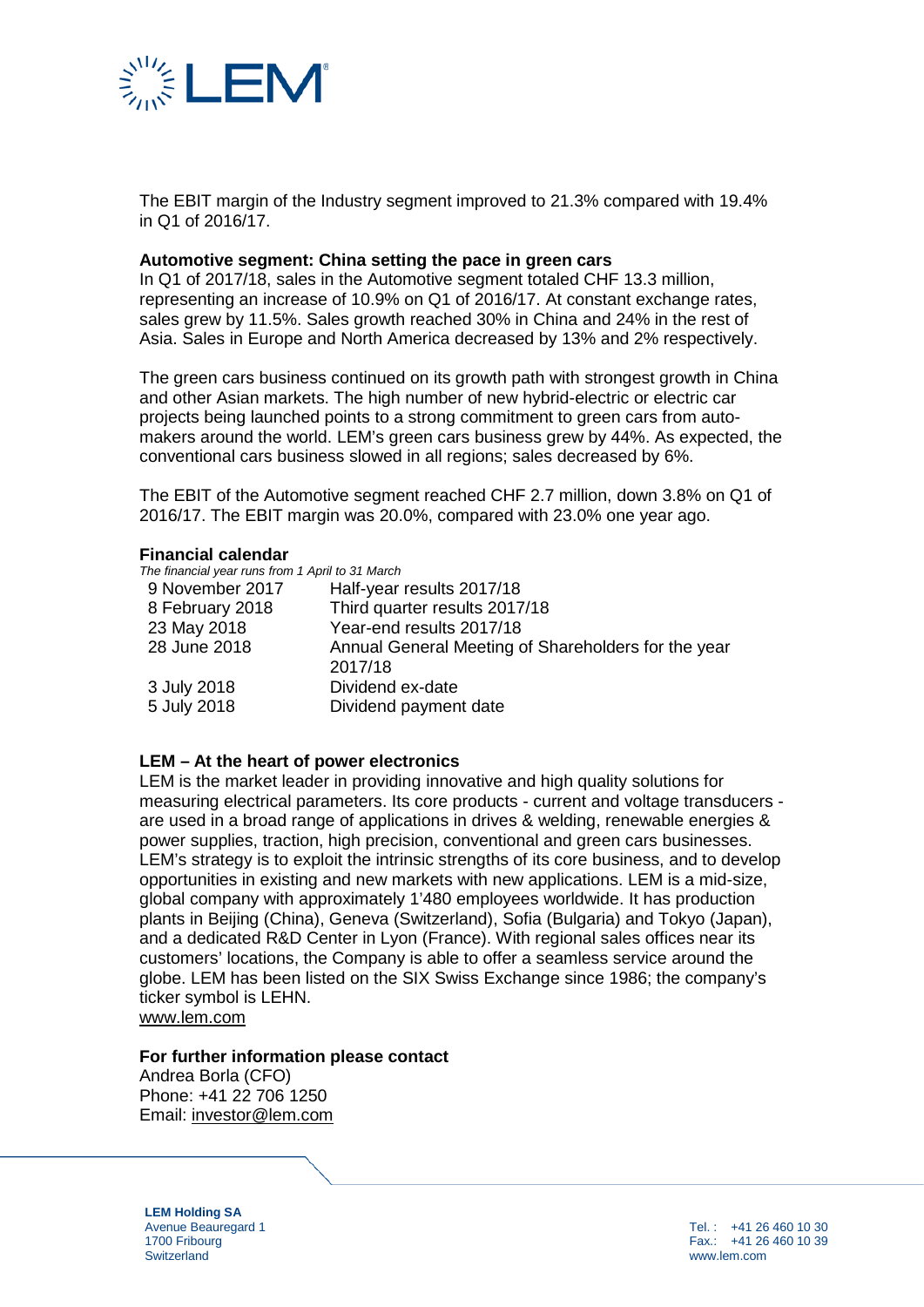

# **Appendix:**

| <b>Key figures</b> |         |                |                |                |        |          |          |
|--------------------|---------|----------------|----------------|----------------|--------|----------|----------|
| In CHF millions    | 2016/17 |                |                | 2017/18        | Change |          |          |
|                    |         |                |                |                |        |          |          |
| Orders received    | Q1      | Q2             | Q <sub>3</sub> | O <sub>4</sub> | Q1     | Q1 to Q1 | Q1 to Q4 |
| Industry segment   | 52.7    | 53.5           | 55.4           | 58.1           | 63.9   | $+21.4%$ | $+10.0%$ |
| Automotive segment | 12.5    | 13.6           | 12.3           | 13.0           | 14.8   | $+18.3%$ | $+13.7%$ |
| <b>Total LEM</b>   | 65.2    | 67.1           | 67.7           | 71.2           | 78.8   | $+20.8%$ | $+10.7%$ |
|                    |         |                |                |                |        |          |          |
| Book-to-bill ratio | Q1      | Q2             | Q <sub>3</sub> | Q4             | Q1     | Q1 to Q1 | Q1 to Q4 |
| Industry segment   | 0.96    | 1.03           | 1.06           | 1.06           | 1.02   | $+6.5%$  | $-3.8%$  |
| Automotive segment | 1.05    | 1.00           | 0.97           | 1.09           | 1.11   | $+6.6%$  | $+2.7%$  |
| <b>Total LEM</b>   | 0.97    | 1.02           | 1.04           | 1.07           | 1.04   | $+6.4%$  | $-2.7%$  |
|                    |         |                |                |                |        |          |          |
| <b>Sales</b>       | Q1      | Q <sub>2</sub> | Q <sub>3</sub> | O <sub>4</sub> | Q1     | Q1 to Q1 | Q1 to Q4 |
| Industry segment   | 54.9    | 52.1           | 52.5           | 54.8           | 62.6   | $+14.0%$ | $+14.4%$ |
| Automotive segment | 12.0    | 13.6           | 12.6           | 12.0           | 13.3   | $+10.9%$ | $+10.7%$ |
| <b>Total LEM</b>   | 66.9    | 65.7           | 65.1           | 66.8           | 75.9   | $+13.4%$ | $+13.7%$ |
|                    |         |                |                |                |        |          |          |
| <b>EBIT</b>        | Q1      | Q2             | Q <sub>3</sub> | Q4             | Q1     | Q1 to Q1 | Q1 to Q4 |
| Industry segment   | 10.6    | 10.4           | 11.4           | 11.5           | 13.3   | $+25.2%$ | $+15.6%$ |
| Automotive segment | 2.8     | 3.7            | 2.7            | 2.6            | 2.7    | $-3.8%$  | $+2.6%$  |
| <b>Total LEM</b>   | 13.4    | 14.1           | 14.1           | 14.1           | 16.0   | $+19.2%$ | $+13.2%$ |